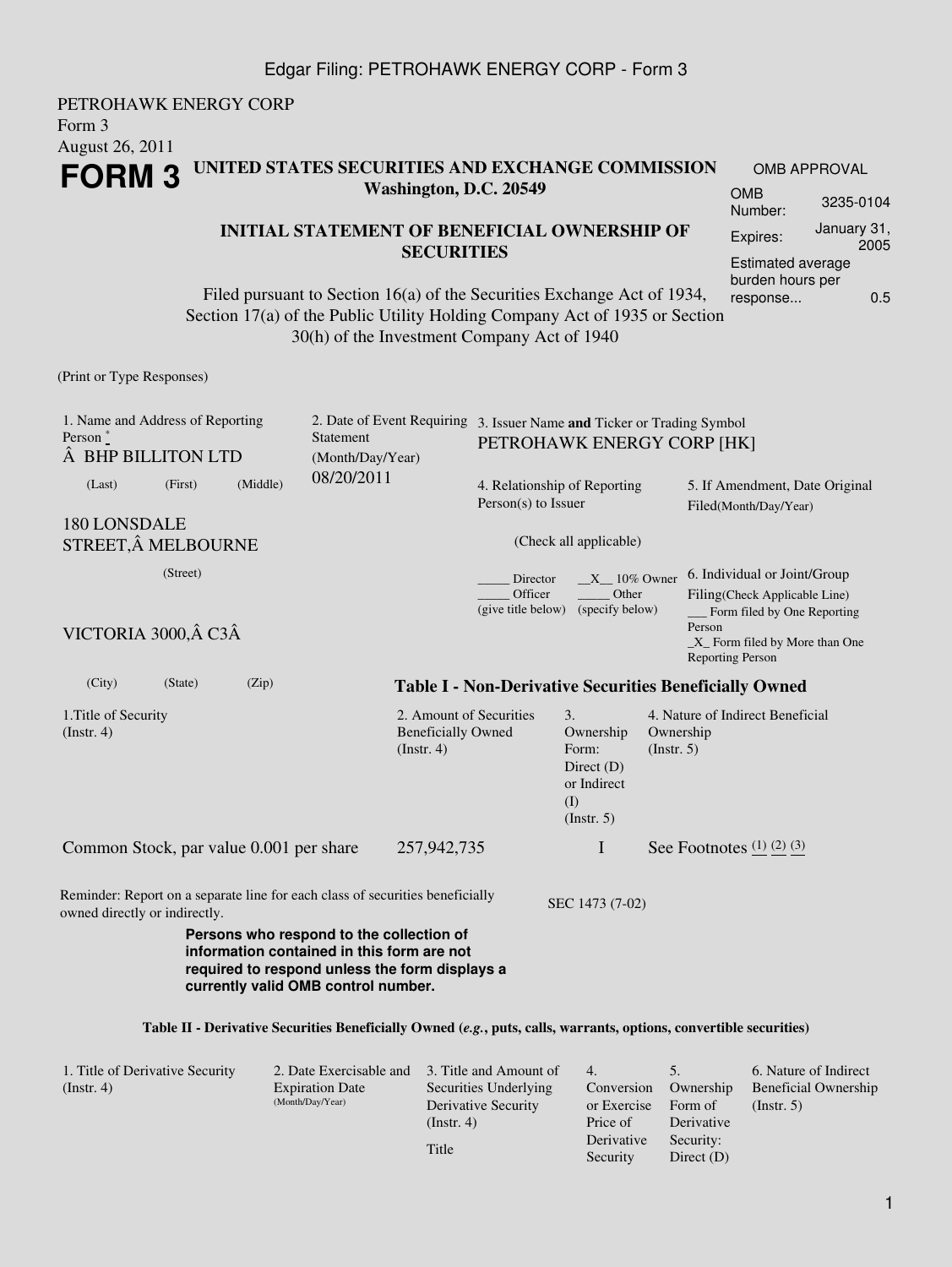# Edgar Filing: PETROHAWK ENERGY CORP - Form 3

| Date             | Expiration | Amount or     | or Indirect      |
|------------------|------------|---------------|------------------|
| Exercisable Date |            | Number of     |                  |
|                  |            | <b>Shares</b> | $($ Instr. 5 $)$ |

# **Reporting Owners**

| <b>Reporting Owner Name / Address</b>                                                                                                 |            | <b>Relationships</b>             |  |            |  |
|---------------------------------------------------------------------------------------------------------------------------------------|------------|----------------------------------|--|------------|--|
|                                                                                                                                       |            | Director 10% Owner Officer Other |  |            |  |
| <b>BHP BILLITON LTD</b><br><b>180 LONSDALE STREET</b><br><b>MELBOURNE</b><br>VICTORIA 3000, Â C3Â                                     | Â          | $\hat{A} \times \hat{A}$         |  | Â          |  |
| BHP Billiton Petroleum International Pty. Ltd.<br>BHP BILLITON CENTRE 180 LONSDALE STREET<br><b>MELBOURNE</b><br>VICTORIA 3000, Â C3Â | Â          | $\hat{A} \times \hat{A}$         |  | Â          |  |
| <b>BHP Billiton Petroleum Holdings LLC</b><br><b>1360 POST OAK BOULEVARD</b><br><b>SUITE 150</b><br>HOUSTON, Â TXÂ 77056              | Â          | $\hat{A} \times \hat{A}$         |  | Â          |  |
| BHP Billiton Petroleum Holdings (USA) Inc.<br>1360 POST OAK BOULEVARD<br><b>SUITE 150</b><br>HOUSTON, Â TXÂ 77056                     | Â          | $\hat{A} \times \hat{A}$         |  | Â          |  |
| BHP Billiton Petroleum (North America) Inc.<br>1360 POST OAK BOULEVARD<br><b>SUITE 150</b><br>HOUSTON, Â TXÂ 77056                    | Â          | $\hat{A} \times \hat{A}$         |  | Â          |  |
| North America Holdings II Inc.<br>1360 POST OAK BOULEVARD<br><b>SUITE 150</b><br>HOUSTON, Â TXÂ 77056                                 | Â          | $\hat{A} \times \hat{A}$         |  | Â          |  |
| <b>Signatures</b>                                                                                                                     |            |                                  |  |            |  |
| /s/ David Williamson, Head of Group Legal & Chief Compliance Officer, BHP Billiton<br>Limited                                         |            |                                  |  | 08/26/2011 |  |
| **Signature of Reporting Person                                                                                                       |            |                                  |  | Date       |  |
| /s/ David Powell, Director, BHP Billiton Petroleum International Pty. Ltd.                                                            | 08/26/2011 |                                  |  |            |  |
| ** Signature of Reporting Person                                                                                                      |            |                                  |  | Date       |  |
| /s/ David Powell, Vice President, BHP Billiton Petroleum Holdings LLC                                                                 | 08/26/2011 |                                  |  |            |  |
| ** Signature of Reporting Person                                                                                                      |            |                                  |  | Date       |  |
| /s/ David Powell, Vice President, BHP Billiton Petroleum Holdings (USA) Inc.                                                          |            |                                  |  | 08/26/2011 |  |
| ** Signature of Reporting Person                                                                                                      |            |                                  |  | Date       |  |
| /s/ David Powell, Vice President, BHP Billiton Petroleum (North America) Inc.                                                         |            |                                  |  |            |  |